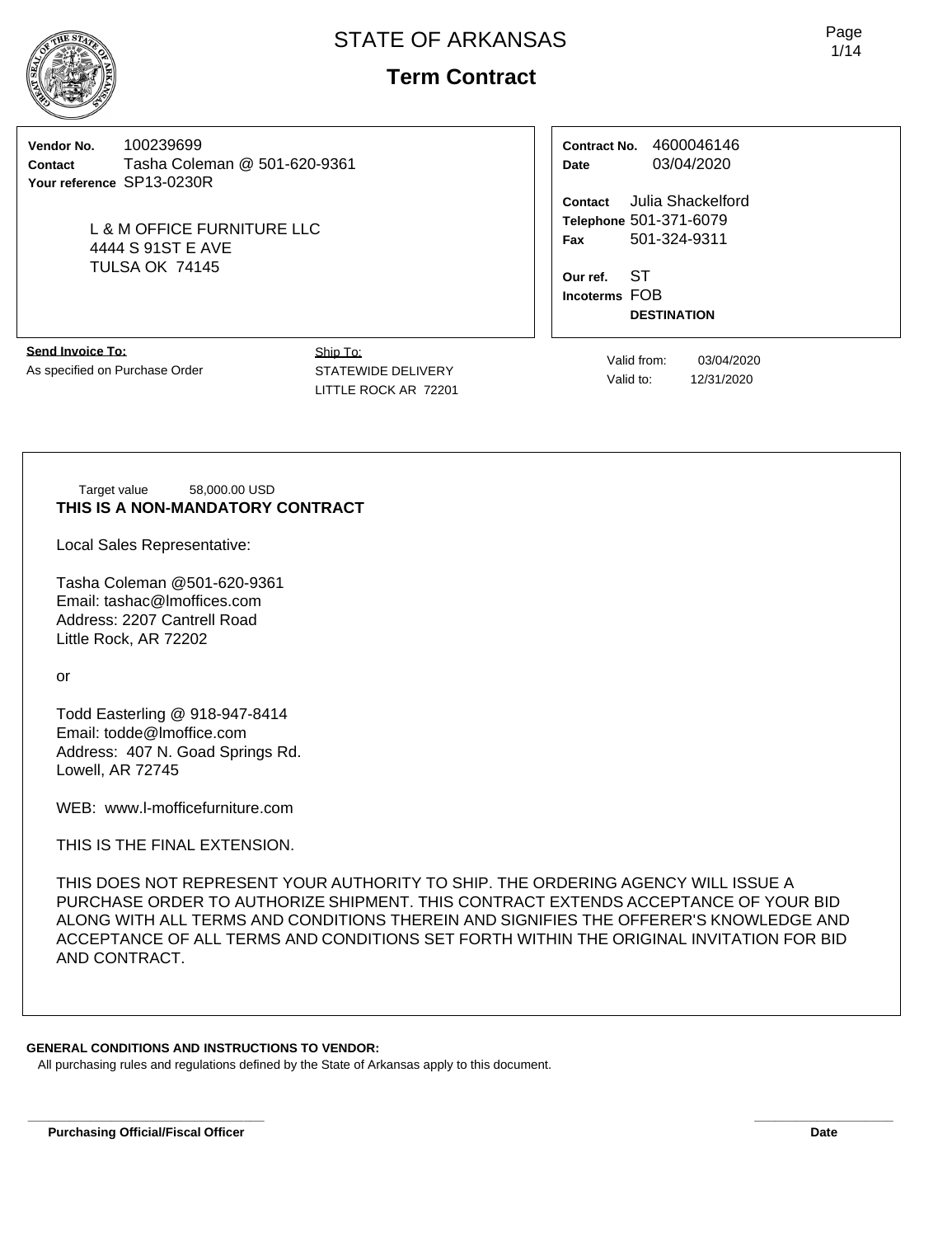INTRODUCTION: This is a non-mandatory statewide contract for the design, purchase, delivery and/or



### **Term Contract**

assembly/set-up of Office Furniture including accessories, replacement parts and attachments including any and all

**Vendor No.** 100239699 **Contact** Tasha Coleman @ 501-620-9361 **Your reference** SP13-0230R

**Contract No.** 4600046146 **Date** 03/04/2020 **Our reference** ST

associated costs for delivery, set-up and debris removal including cartons and pallets from the premises. CONTRACT PERIOD: The term of this contract shall end December 31, 2020 with no option to renew. DELIVERY REQUIREMENTS:PRICES ARE F.O.B. DESTINATION. INVOICE and FOB DELIVERY LOCATION: AS SPECIFIED ON AGENCY PURCHASE ORDER COOPERATIVE PROCUREMENT PROGRAM PARTICIPATION: Arkansas' Purchasing Law provides that local public procurement units (counties, municipalities, school districts, certain nonprofit corporations, etc.) may participate in state procurement contracts. The contractor therefore agrees to sell to Cooperative Procurement Program participants at the option of the program participants. Unless otherwise stated, all standard and special terms and conditions listed within the invitation for bid must be equally applied to such participants. **Item Material/Description Target QtyUM Unit Price Amount**  $\frac{1}{2}$  arger write the contribution of the contribution of the contribution of the contribution of the contribution of the contribution of the contribution of the contribution of the contribution of the contribution of \_\_\_\_\_\_\_\_\_\_\_\_\_\_\_\_\_\_\_\_\_\_\_\_\_\_\_\_\_\_\_\_\_\_\_\_\_\_\_\_\_\_\_\_\_\_\_\_\_\_\_\_\_\_\_\_\_\_\_\_\_\_\_\_\_\_\_\_\_\_\_\_\_\_\_\_\_\_ 0001 10131663 2,000.00 Lump Sum 1.00 \$ 2,000.00 TABLE SCHOOL CAFETERIA \_\_\_\_\_\_\_\_\_\_\_\_\_\_\_\_\_\_\_\_\_\_\_\_\_\_\_\_\_\_\_\_\_\_\_\_\_\_\_\_\_\_\_\_\_\_\_\_\_\_\_\_\_\_\_\_\_\_\_\_\_\_\_\_\_\_\_\_\_\_\_\_\_\_\_\_\_\_ 0002 10131672 2,000.00 Lump Sum 1.00 \$ 2,000.00 CHAIR CAFETERIA \_\_\_\_\_\_\_\_\_\_\_\_\_\_\_\_\_\_\_\_\_\_\_\_\_\_\_\_\_\_\_\_\_\_\_\_\_\_\_\_\_\_\_\_\_\_\_\_\_\_\_\_\_\_\_\_\_\_\_\_\_\_\_\_\_\_\_\_\_\_\_\_\_\_\_\_\_\_ 0003 10131626 2,000.00 Lump Sum 1.00 \$ 2,000.00 BED/BUNK DORMITORY/HOSPITALITY \_\_\_\_\_\_\_\_\_\_\_\_\_\_\_\_\_\_\_\_\_\_\_\_\_\_\_\_\_\_\_\_\_\_\_\_\_\_\_\_\_\_\_\_\_\_\_\_\_\_\_\_\_\_\_\_\_\_\_\_\_\_\_\_\_\_\_\_\_\_\_\_\_\_\_\_\_\_ 0004 10131627 1,000.00 Lump Sum 1.00 \$ 1,000.00 DESK DORMITORY/HOSPITALITY \_\_\_\_\_\_\_\_\_\_\_\_\_\_\_\_\_\_\_\_\_\_\_\_\_\_\_\_\_\_\_\_\_\_\_\_\_\_\_\_\_\_\_\_\_\_\_\_\_\_\_\_\_\_\_\_\_\_\_\_\_\_\_\_\_\_\_\_\_\_\_\_\_\_\_\_\_\_ 0005 10131628 2,000.00 Lump Sum 1.00 \$ 2,000.00 WARDROBE/STORAGE DORMITORY/HOSPITALITY \_\_\_\_\_\_\_\_\_\_\_\_\_\_\_\_\_\_\_\_\_\_\_\_\_\_\_\_\_\_\_\_\_\_\_\_\_\_\_\_\_\_\_\_\_\_\_\_\_\_\_\_\_\_\_\_\_\_\_\_\_\_\_\_\_\_\_\_\_\_\_\_\_\_\_\_\_\_ 0006 10131666 1,000.00 Lump Sum 1.00 \$ 1,000.00 SHELVING FILING HIGH DENSITY \_\_\_\_\_\_\_\_\_\_\_\_\_\_\_\_\_\_\_\_\_\_\_\_\_\_\_\_\_\_\_\_\_\_\_\_\_\_\_\_\_\_\_\_\_\_\_\_\_\_\_\_\_\_\_\_\_\_\_\_\_\_\_\_\_\_\_\_\_\_\_\_\_\_\_\_\_\_ 0007 10131667 2,000.00 Lump Sum 1.00 \$ 2,000.00 FILING LATERAL/VERTICAL \_\_\_\_\_\_\_\_\_\_\_\_\_\_\_\_\_\_\_\_\_\_\_\_\_\_\_\_\_\_\_\_\_\_\_\_\_\_\_\_\_\_\_\_\_\_\_\_\_\_\_\_\_\_\_\_\_\_\_\_\_\_\_\_\_\_\_\_\_\_\_\_\_\_\_\_\_\_ 0008 10131668 1,000.00 Lump Sum 1.00 \$ 1,000.00 FILING MOVABLE ISLE/ROTARY \_\_\_\_\_\_\_\_\_\_\_\_\_\_\_\_\_\_\_\_\_\_\_\_\_\_\_\_\_\_\_\_\_\_\_\_\_\_\_\_\_\_\_\_\_\_\_\_\_\_\_\_\_\_\_\_\_\_\_\_\_\_\_\_\_\_\_\_\_\_\_\_\_\_\_\_\_\_ 0009 10131676 2,000.00 Lump Sum 1.00 \$ 2,000.00 ACCESSORIES FREESTANDING CASEGOODS

**GENERAL CONDITIONS AND INSTRUCTIONS TO VENDOR:**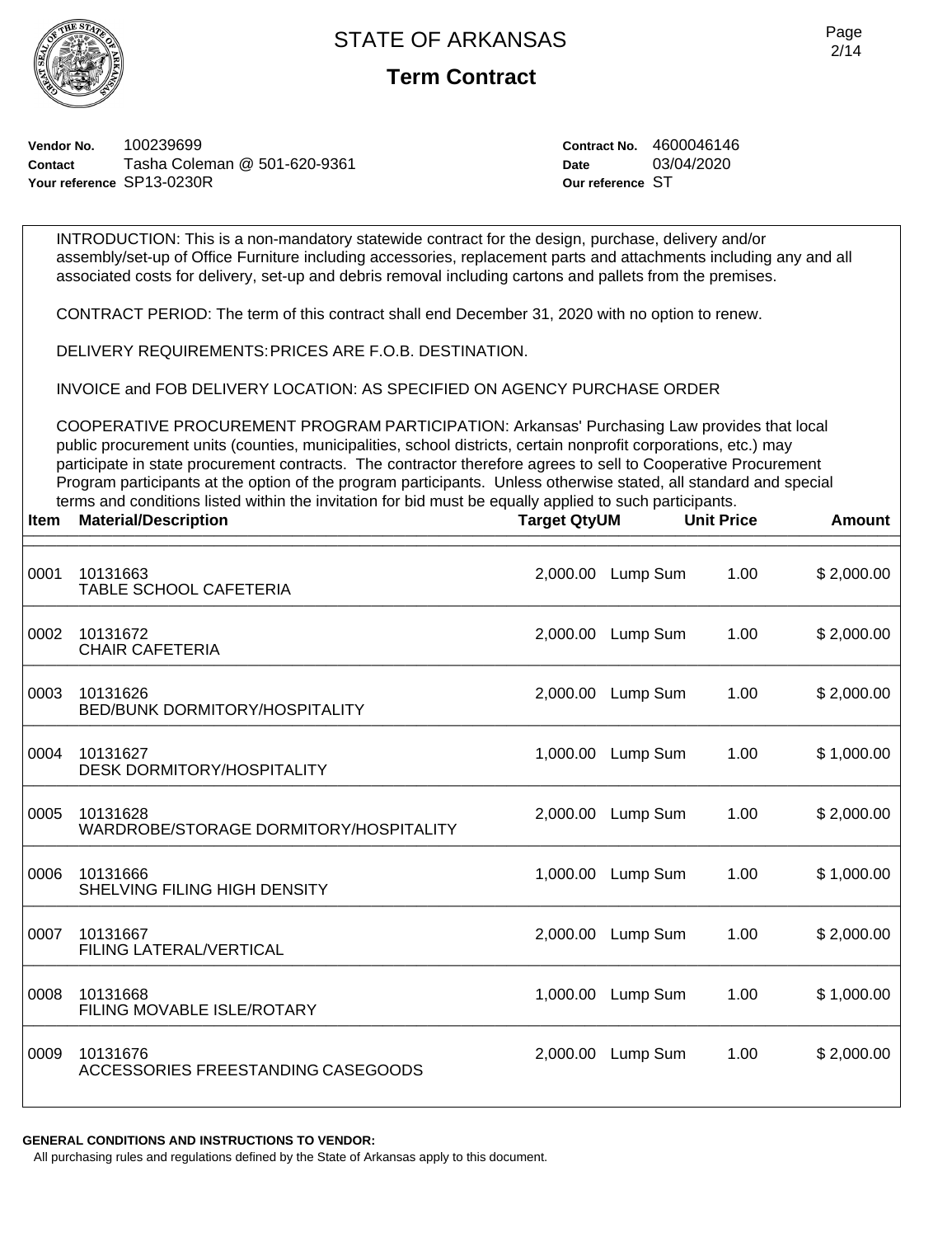

## **Term Contract**

**Vendor No.** 100239699 **Contact** Tasha Coleman @ 501-620-9361 **Your reference** SP13-0230R

**Contract No.** 4600046146 **Date** 03/04/2020 **Our reference** ST

| Item | <b>Material/Description</b>                         | <b>Target QtyUM</b> |          | <b>Unit Price</b> | <b>Amount</b> |
|------|-----------------------------------------------------|---------------------|----------|-------------------|---------------|
| 0010 | 10131677<br>DESK FREESTANDING CASEGOODS             | 2,000.00            | Lump Sum | 1.00              | \$2,000.00    |
| 0011 | 10131678<br>SHELVING FREESTANDING CASEGOODS         | 1,000.00            | Lump Sum | 1.00              | \$1,000.00    |
| 0012 | 10131679<br>TABLE FREESTANDING CASEGOODS CONF/TRAIN | 2,000.00            | Lump Sum | 1.00              | \$2,000.00    |
| 0013 | 10131669<br>SHELVING/BOOK CARTS LIBRARY             | 2,000.00            | Lump Sum | 1.00              | \$2,000.00    |
| 0014 | 10131670<br><b>CARREL STUDY LIBRARY</b>             | 2,000.00            | Lump Sum | 1.00              | \$2,000.00    |
| 0015 | 10131671<br><b>TABLE/CHAIR LIBRARY</b>              | 2,000.00            | Lump Sum | 1.00              | \$2,000.00    |
| 0016 | 10131673<br>ACCESSORIES LOUNGE/RECEPTION            | 1,000.00            | Lump Sum | 1.00              | \$1,000.00    |
| 0017 | 10131674<br>SEATING LOUNGE/RECEPTION                | 1,000.00            | Lump Sum | 1.00              | \$1,000.00    |
| 0018 | 10131675<br>TABLE LOUNGE/RECEPTION                  | 2,000.00            | Lump Sum | 1.00              | \$2,000.00    |
| 0019 | 10131629<br>DESK SCHOOL ADMIN/TEACHER               | 2,000.00            | Lump Sum | 1.00              | \$2,000.00    |
| 0020 | 10131660<br>DESK SCHOOL STUDENT                     | 2,000.00            | Lump Sum | 1.00              | \$2,000.00    |
| 0021 | 10131662<br>TABLE SCHOOL CLASSROOM ACTIVITY         | 2,000.00            | Lump Sum | 1.00              | \$2,000.00    |
| 0022 | 10131664<br>FURNITURE SCHOOL LAB/SCIENCE            | 2,000.00            | Lump Sum | 1.00              | \$2,000.00    |
| 0023 | 10131665<br><b>SEATING SCHOOL</b>                   | 2,000.00            | Lump Sum | 1.00              | \$2,000.00    |

**GENERAL CONDITIONS AND INSTRUCTIONS TO VENDOR:**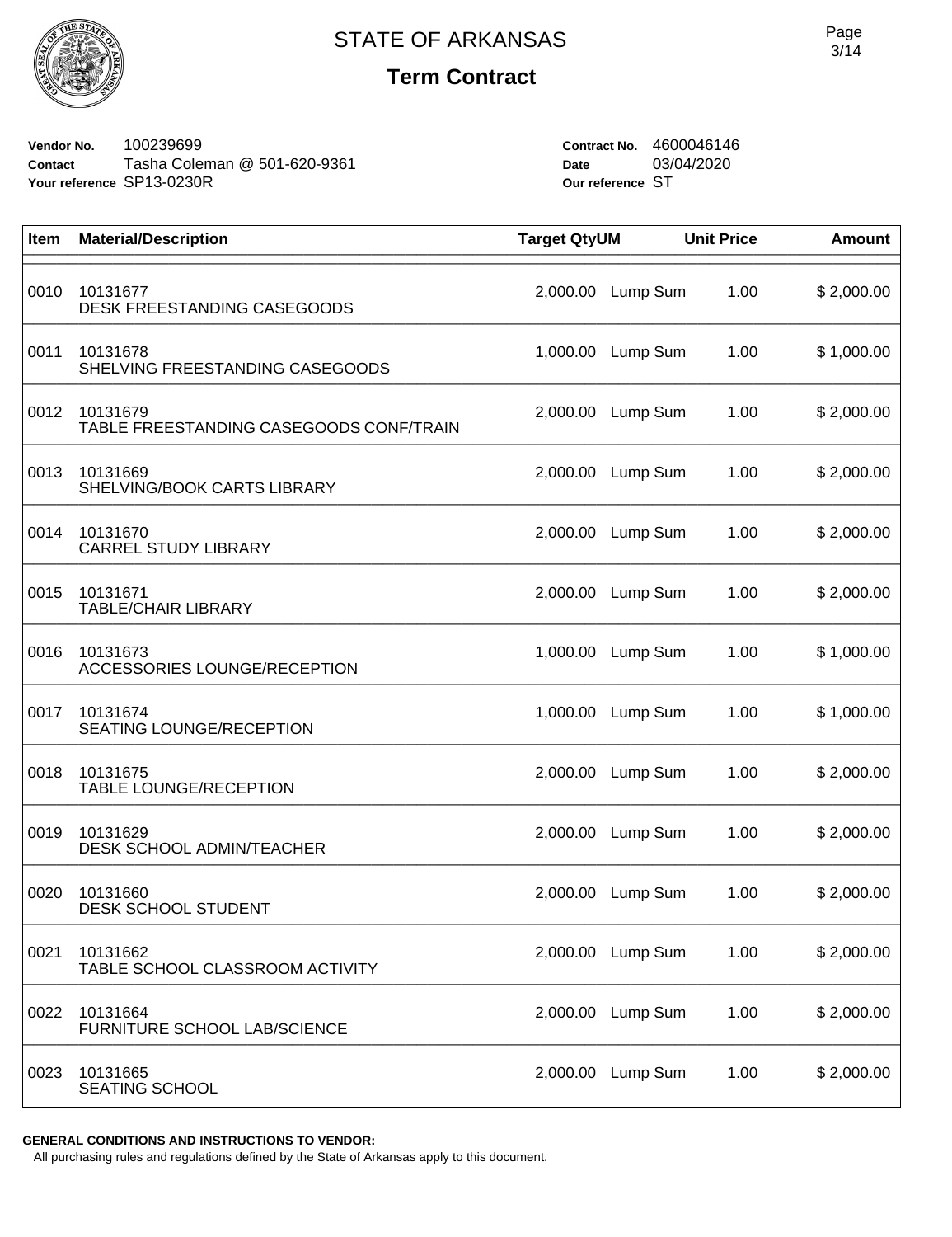

## **Term Contract**

**Vendor No.** 100239699 **Contact** Tasha Coleman @ 501-620-9361 **Your reference** SP13-0230R

**Contract No.** 4600046146 **Date** 03/04/2020 **Our reference** ST

| Item                       | <b>Material/Description</b>                    | <b>Target QtyUM</b> |                   | <b>Unit Price</b> | <b>Amount</b> |
|----------------------------|------------------------------------------------|---------------------|-------------------|-------------------|---------------|
| 0024                       | 10131680<br><b>SEATING ERGO/TASK</b>           | 2,000.00            | Lump Sum          | 1.00              | \$2,000.00    |
| 0025                       | 10131681<br>SEATING EXECUTIVE/MANAGEMENT       | 2,000.00            | Lump Sum          | 1.00              | \$2,000.00    |
| 0026                       | 10131682<br>SEATING FIXED/RAIL AUDITORIUM      | 1,000.00            | Lump Sum          | 1.00              | \$1,000.00    |
| 0027                       | 10131683<br><b>SEATING SIDE/STACK</b>          | 2,000.00            | Lump Sum          | 1.00              | \$2,000.00    |
| 0028                       | 10131685<br><b>ACCESSORIES MODULAR SYSTEMS</b> | 1,000.00            | Lump Sum          | 1.00              | \$1,000.00    |
| 0029                       | 10131686<br>WALL MODULAR SYSTEMS FULL HEIGHT   | 1,000.00            | Lump Sum          | 1.00              | \$1,000.00    |
| 0030                       | 10131687<br>FRAME/TILE MODULAR SYSTEMS         | 2,000.00            | Lump Sum          | 1.00              | \$2,000.00    |
| 0031                       | 10131688<br>PANEL MODULAR SYSTEMS              | 2,000.00            | Lump Sum          | 1.00              | \$2,000.00    |
| 0032                       | 10131689<br>DESKING OPEN PLAN MODULAR SYSTEMS  | 1,000.00            | Lump Sum          | 1.00              | \$1,000.00    |
| 0033                       | 10131624<br>DESK SPECIALTY TECHNOLOGY SUPPORT  | 1,000.00            | Lump Sum          | 1.00              | \$1,000.00    |
| 0034                       | 10131621<br>SUPPORT, KEYBOARD, TECHNOLOGY      | 1,000.00            | Lump Sum          | 1.00              | \$1,000.00    |
| 0035                       | 10131622<br>LIGHTING TECHNOLOGY SUPPORT        |                     | 1,000.00 Lump Sum | 1.00              | \$1,000.00    |
| 0036                       | 10131623<br>MONITOR ARM TECHNOLOGY SUPPORT     | 1,000.00            | Lump Sum          | 1.00              | \$1,000.00    |
| <b>Estimated Net Value</b> |                                                |                     |                   |                   | 58,000.00     |

**GENERAL CONDITIONS AND INSTRUCTIONS TO VENDOR:**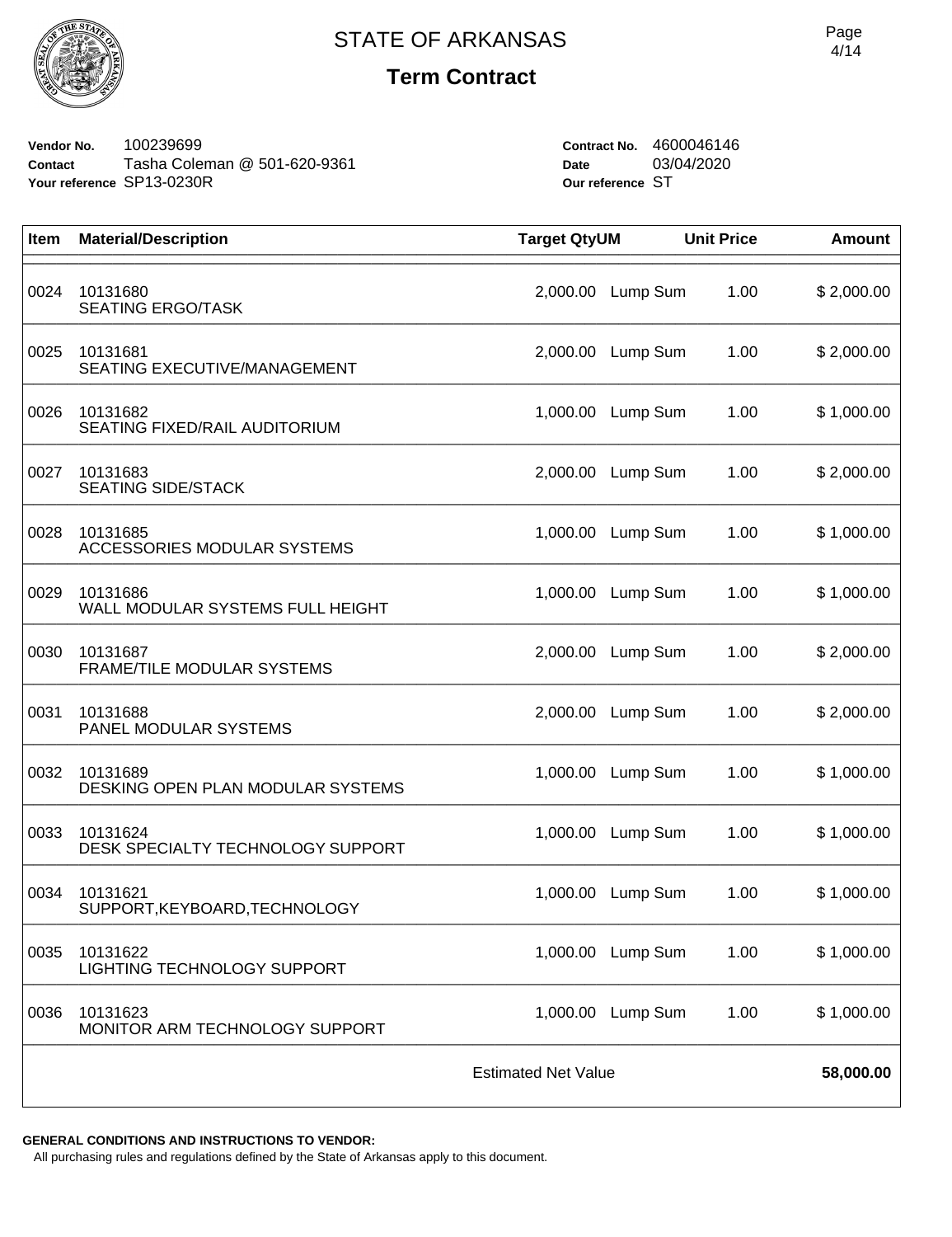

**Term Contract**

**Vendor No.** 100239699 **Contact** Tasha Coleman @ 501-620-9361 **Your reference** SP13-0230R

**Contract No.** 4600046146 **Date** 03/04/2020 **Our reference** ST

#### **SECTION 1 - GENERAL INFORMATION**

1.1 INTRODUCTION: This is a non-mandatory statewide contract for the design, purchase, delivery and/or assembly/set-up of Office Furniture including accessories, replacement parts and attachments including any and all associated costs for delivery, set-up and debris removal including cartons and pallets from the premises.

1.2 COOPERATIVE PURCHASING PROGRAM PARTICIPATION: Arkansas' Purchasing Law provides that local public procurement units (counties, municipalities, school districts, certain nonprofit corporations, etc.) may participate in state purchasing contracts. The contractor therefore agrees to sell to Cooperative Purchasing Program participants at the option of the program participants. Unless otherwise stated, all standard and special terms and conditions listed within the contract must be equally applied to such participants.

1.3 TYPE OF CONTRACT: The contract will be a one (1) year term contract from the date of award. Upon mutual agreement by the contractor and OSP, the contract may be renewed on a year-to-year basis, for up to six (6) additional one year terms or a portion thereof. In no event shall the total contract term be more than seven (7) years.

1.4 PAYMENT AND INVOICE PROVISIONS: An itemized invoice addressed to the ordering entity shall reference purchase order number, contract number, quantity, description, list and net unit price. Installation/Labor and any other ancillary charges will be shown as a separate line item on all quotes and invoices.

Payment will be made in accordance with applicable State of Arkansas accounting procedures upon acceptance by the Agency. The State may not be invoiced in advance of delivery and acceptance of any commodity. Payment will be made only after the contractor has successfully satisfied the state agency as to the goods purchased. Contractor should invoice agency by an itemized list of charges. Purchase Order Number and/or Contract Number should be referenced on each invoice.

1.5 RECORD RETENTION: The contractor shall be required to maintain all pertinent financial and accounting records and evidence pertaining to the contract in accordance with generally accepted principles of accounting and other procedures specified by the State of Arkansas. Access will be granted upon request, to State or Federal Government entities or any of their duly authorized representatives.

Financial and accounting records shall be made available, upon request, to the State of Arkansas' designee at any time during the contract period and any extension thereof, and for five (5) years from expiration date and final payment on the contract or extension thereof.

1.6 PRIME CONTRACTOR RESPONSIBILITY: The contractor will be required to assume prime contractor responsibility for the contract and will be the sole point of contact with regard to all commodities, services and support. The prime contractor may delegate facilitation of contract orders to their "Authorized/Certified Dealers" only. This delegation will in no way relieve the contractor of any contractual obligations set forth in this Contract Award.

#### 1.7 CONTRACT INFORMATION

- 1. The State of Arkansas may not contract with another party:
- a. Upon default, to pay all sums to become due under a contract.
- b. To pay damages, legal expenses or other costs and expenses of any party.
- To conduct litigation in a place other than Pulaski County, Arkansas

#### **GENERAL CONDITIONS AND INSTRUCTIONS TO VENDOR:**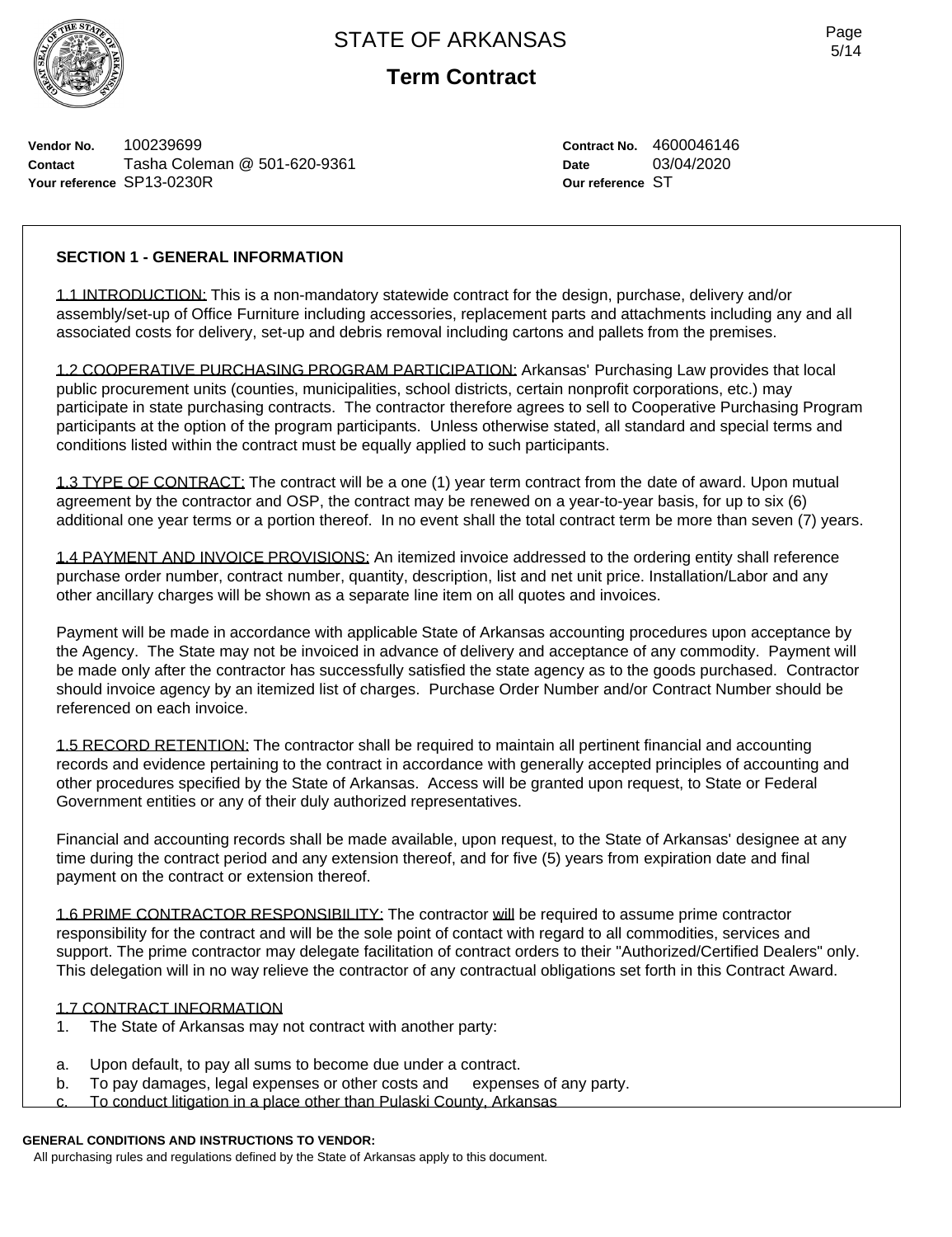

**Term Contract**

**Vendor No.** 100239699 **Contact** Tasha Coleman @ 501-620-9361 **Your reference** SP13-0230R

**Contract No.** 4600046146 **Date** 03/04/2020 **Our reference** ST

d. To agree to any provision of a contract; which violates the laws or constitution of the State of Arkansas.

2. A party wishing to contract with the State of Arkansas should:

- a. Remove any language from its contract which grants to it any remedies other than:
- i. The right to possession.
- ii. The right to accrued payments.
- iii. The right to expenses of de-installation.
- iv. The right to expenses of repair to return the equipment to normal working order, normal wear and tear excluded.
- v. The right to recover only amounts due at the time of repossession and any unamortized nonrecurring cost as allowed by Arkansas Law.
- b. Include in its contract that the laws of the State of Arkansas govern the contract.
- c. Acknowledge that contracts become effective when awarded by the State Procurement Official.

1.8 CONDITIONS OF CONTRACT: The contractor shall at all times observe and comply with federal and State laws, local laws, ordinances, orders, and regulations existing at the time of or enacted subsequent to the execution of this contract which in any manner affect the completion of the work. The contractor shall indemnify and save harmless the agency and all its officers, representatives, agents, and employees against any claim or liability arising from or based upon the violation of any such law, ordinance, regulation, order or decree by an employee, representative, or subcontractor of the contractor.

1.9 STATEMENT OF LIABILITY: The State will demonstrate reasonable care but shall not be liable in the event of loss, destruction, or theft of contractor-owned items to be delivered or to be used in the installation of deliverables. The contractor is required to retain total liability until the deliverables have been accepted by the "authorized agency official." At no time will the State be responsible for or accept liability for any contractor-owned items.

1.10 AWARD RESPONSIBILITY: The State Procurement Official will be responsible for award and administration of any resulting contract.

1.11 DELEGATION AND/OR ASSIGNMENT: The contractor shall not assign the contract in whole or in part or any payment arising there from without the prior written consent of the State Procurement Official. The contractor may delegate facilitation of contract orders to their "Authorized/Certified Dealers" only. This delegation will in no way relieve the contractor of any contractual obligations set forth in this Contract Award.

1.12 DISCOUNT CHANGE CLAUSE: The contractor may offer larger discount percentages for products, accessories, replacement parts and attachments at any time during the contract term.

1.13 LENGTH OF PRICE GUARANTEE: Discount percentages shall be firm for the term of the contract.

1.14 DELIVERY: FOB DESTINATION, INSIDE DELIVERY, FREIGHT PAID: Whenever possible, contractors should give the ordering entities 3 working days prior notice of any deliveries and/or installations. Furniture contractors will not be responsible for the removal/moving of existing furnishings unless requested by the ordering entity. Contractors should verify site readiness prior to delivery. All deliveries will be made during normal working hours unless otherwise arranged with the ordering entity. Contractor will communicate any scheduling delays and/or changes immediately. Agencies will not be responsible for any freight damage, concealed or otherwise.

1.15 SPECIAL DELIVERY INSTRUCTIONS: All shipments will be FOB destination (as specified on Ordering Entity

#### **GENERAL CONDITIONS AND INSTRUCTIONS TO VENDOR:**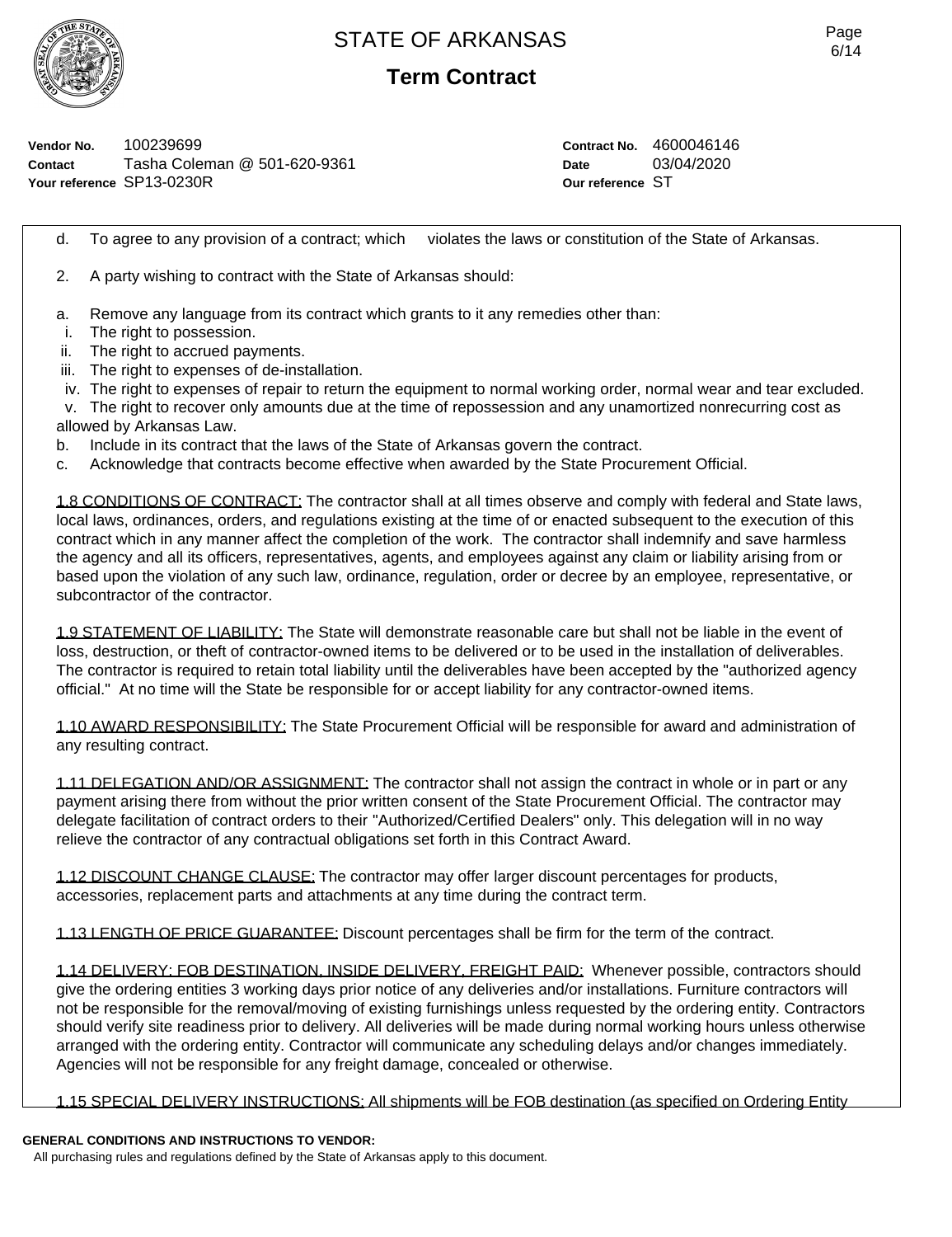

## **Term Contract**

**Vendor No.** 100239699 **Contact** Tasha Coleman @ 501-620-9361 **Your reference** SP13-0230R

**Contract No.** 4600046146 **Date** 03/04/2020 **Our reference** ST

Purchase Order).

#### **Delivery/Installation Instructions:**

Due to the varying locations and circumstances involved in deliveries and installations, all deliveries and installations will be quoted on a project by project basis.

All installation, labor, and or delivery charges must be shown as a separate line item on quotes and invoices.

One of the following delivery methods must be specified on every Agency Purchase Order:

(1) Drop Shipped: Off loaded by carrier to an Agency loading dock or designated area. There will be no charge to the ordering Agency for this delivery method.

(2) Inside Delivery: Off loaded, un-boxed/wrapped and placed in pre-determined locations within the building. Contractor will be responsible for the removal of any trash, packaging materials, and cartons associated with the delivery.

(3) Delivered and Installed: Off loaded, and installed. Installation shall include but not limited to; any and all labor, material, and tools necessary to install furniture in accordance with approved plans and specifications and/or the direction of authorized agency personnel. The installation company will be responsible for the removal of any trash, packing material, and cartons associated with their installation.

The contractor/installation company will repair/replace (to the satisfaction of the ordering entity) any damage to the building or its contents that they (the contractor) caused in the course of their work. This includes but is not limited to: walls, floors, floor coverings, ceilings, elevators, doors, doorways, and any existing fixtures and furniture. The agency may withhold payment until repairs are satisfactorily completed.

1.16 ACCEPTANCE STANDARDS: Inspection and acceptance/rejection of products shall be made within thirty (30) days of receipt or upon completion of installation should that installation period extend beyond thirty (30) days. Ordering entity shall have the option to return any products within the thirty (30) days.

Return Requirements: Ordering entity shall coordinate returns with the Contractor. Upon notification by the ordering entity of a duplicate shipment, over-shipment or shipment in poor condition, the products must be promptly removed at the contractor and/or dealer's expense. Ordering entities reserve the right to return products for defects in material and/or workmanship. In the event of product return, the ordering entity reserves the right to accept either a full refund for the returned product or a replacement of the product.

Performance Requirements: The ordering entity reserves the right to inspect and verify that all deliveries are in accordance with specifications, both at the point of delivery and at the point of use. For orders that specify an "authorized party" to receive and inspect deliveries and/or installations, acceptance and inspection procedures must be performed by the "authorized party" to be considered and accepted by the ordering entity. Products inspected at the time of use are subject to refusal and return requirements for issues of quality such as defects in manufacturing and/or workmanship. Products will not be considered accepted by the ordering entity until the installation is complete for the applicable products.

**1.17 CANCELLATION:** In the event the State no longer needs the service or commodity specified in the contract or purchase order due to program changes, changes in laws, rules, or regulations, relocation of offices, or lack of

#### **GENERAL CONDITIONS AND INSTRUCTIONS TO VENDOR:**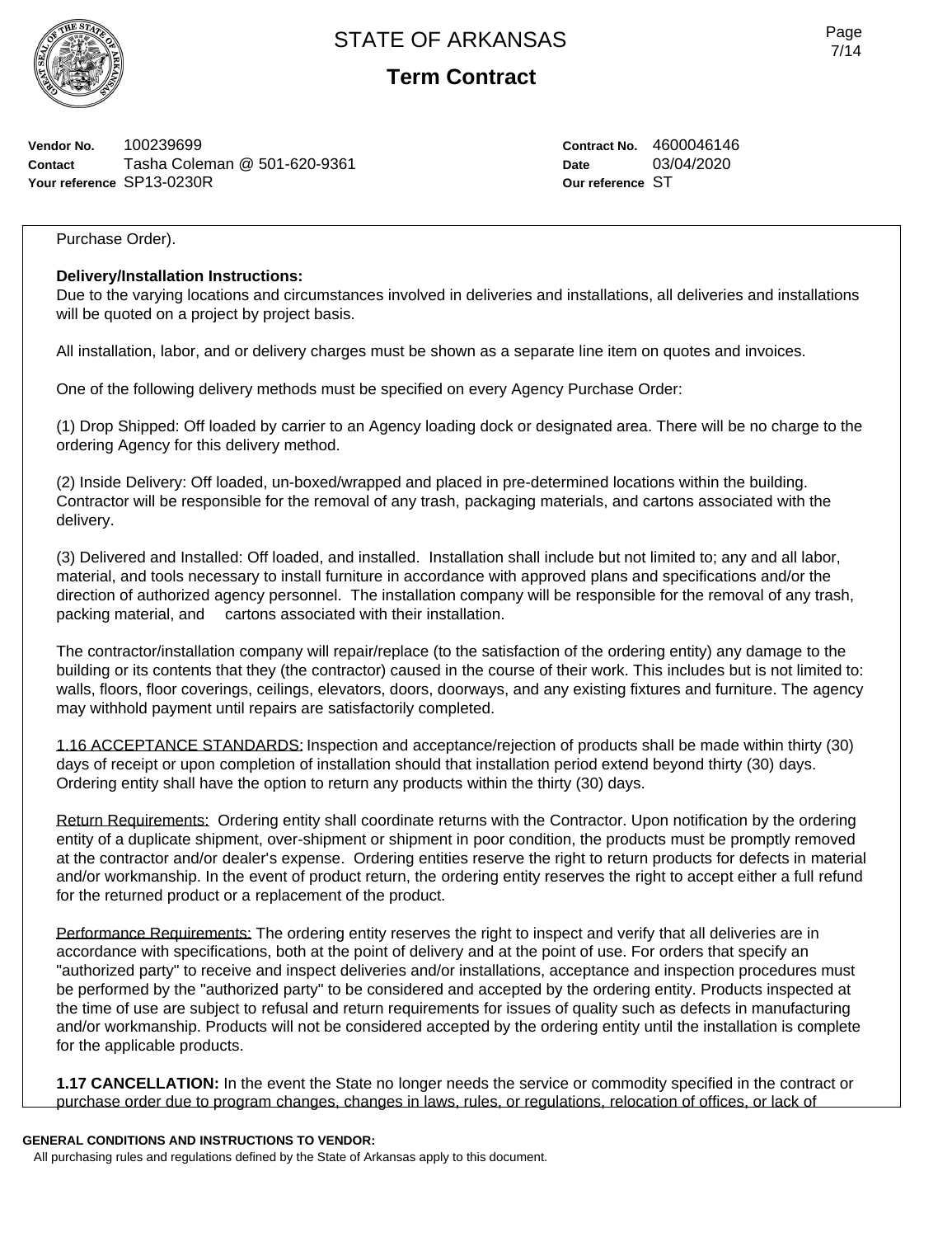

## **Term Contract**

**Vendor No.** 100239699 **Contact** Tasha Coleman @ 501-620-9361 **Your reference** SP13-0230R

**Contract No.** 4600046146 **Date** 03/04/2020 **Our reference** ST

appropriated funding, the State may cancel the contract or purchase order by giving the contractor written notice of such cancellation thirty (30) days prior to the date of cancellation.

### **SECTION 2 - SPECIFIC REQUIREMENTS**

2.1 QUALITY: The items must be in conformance with normal industry standards as specified within this Contract Award.

**2.2 GUIDELINES:** The Office of State Procurement adheres to all guidelines set forth by the State and Federal Government concerning The Americans with Disabilities Act (ADA) as well as all mandated fire codes.

2.3 ORDERING PROCEDURE: Orders placed against this contract may be in the form of an agency issued purchase order on an as-required basis. Or an agency may also use the Arkansas State Purchasing Card (P-Card) to purchase furniture.

2.4 QUANTITY BASIS OF CONTRACT - NO GUARANTEED QUANTITIES: The contract established has no guarantee of any specific quantity and the State is obligated only to buy that quantity which is needed by its agencies.

2.5 MINIMUM ORDER QUANTITY: The State makes no commitment to purchase any minimum or maximum quantity, or dollar volume of products from the selected suppliers. Utilization of this agreement will be on an as needed basis by State Agencies and/or Cooperative Participants, Cities, Counties, Schools K-12, Colleges and Universities. The State will award to multiple suppliers; however, the State reserves the right to purchase like and similar products from other suppliers as necessary to meet operational requirements.

Note: Issuance of an award does not guarantee an order.

2.6 reporting requirements: The product manufacturer agrees to provide a yearly sales report to the Office of State Procurement. This report is due on the 15th of July following the year's activity. The report **must** include the total sales of all furniture orders against the contract. The report should include the following: reporting time period, manufacturer/dealer name, furniture category, quantity and dollar value of each item sold, and the name of the purchasing entity.

Note: OSP reserves the right to request a sales report on an as-needed basis.

Email report to: osp-furniture@dfa.arkansas.gov

2.7 FURNITURE CLASSIFICATIONS: Furniture classifications include but not limited to: Cafeteria, Dormitory, Library Shelving and Library Related, Lounge, Systems (Modular), School (Classroom), Freestanding, Seating, Filing Systems and Equipment, and Technology Support.

### 2.8 GENERAL DEFINITION OF PRODUCTS:

### **Item 1: Cafeteria Furniture**

· Mobile tables on rollers with or without benches or stools.

### **GENERAL CONDITIONS AND INSTRUCTIONS TO VENDOR:**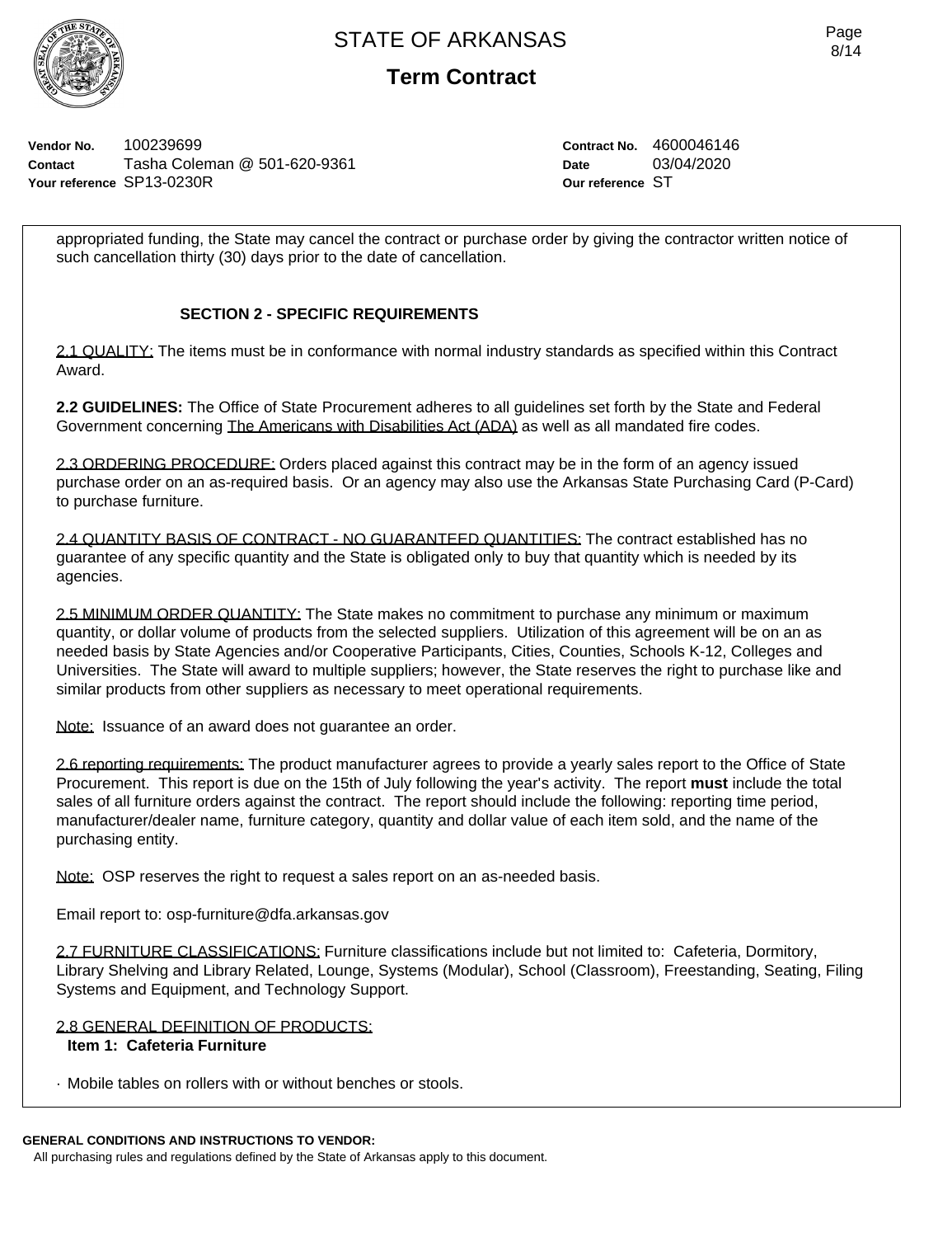

## **Term Contract**

**Vendor No.** 100239699 **Contact** Tasha Coleman @ 501-620-9361 **Your reference** SP13-0230R

**Contract No.** 4600046146 **Date** 03/04/2020 **Our reference** ST

· Round and rectangular cafeteria tables without benches or stools.

#### **Item 2: Dormitory Furniture**

· Metal, wood, or wood clad metal wardrobes, beds and mattresses, night stands, chest of drawers, and single pedestal dormitory student desks with keyboard or center drawers.

#### **Item 3: Library Shelving and Library Related Furniture**

· Cantilever, reversed cantilever, four post library shelving (all of which include mobile shelving), and end panels for covering end of panels.

· Library Related Furniture, which includes but not limited to: book trucks, circulation desks, library tables, card catalogs, study carrels, storage cabinets, periodical racks, dictionary stands, and display cases.

#### **Item 4: Lounge Furniture**

· Upholstered wood, metal, or rotationally molded lounge seating which includes but not limited to: (lounge chairs, recliners, love seats, sofas, and assemblies and replacements only).

· Complimentary tables, benches, and ottomans for lounge seating. Manufacturers must have lounge seating to match tables, benches and ottomans.

· Upholstered wood or metal multiple seating, ganging seating, and tandem seating.

### **Item 5: Systems Furniture (Modular)**

· A complete and comprehensive catalog of all systems furniture, including modular work stations, lines and accessories.

· Metal, wood or laminate modular furniture, these can include complimentary components such as keyboard drawers, task lights, tack boards, etc. and storage units.

#### **Item 6: School Furniture (Classroom)**

- · Student desk, chair desks, tablet arm chairs and stools.
- · Single unit pedestal teacher's desks
- · Study carrels and storage cabinets
- · Stacking chairs, student chairs and folding chairs

· Classroom activity, computer, folding, training tables and accessories, such as, ganging devices, electrical/data components and storage dollies.

### **Item 7: Freestanding/Casegoods Furniture**

### **GENERAL CONDITIONS AND INSTRUCTIONS TO VENDOR:**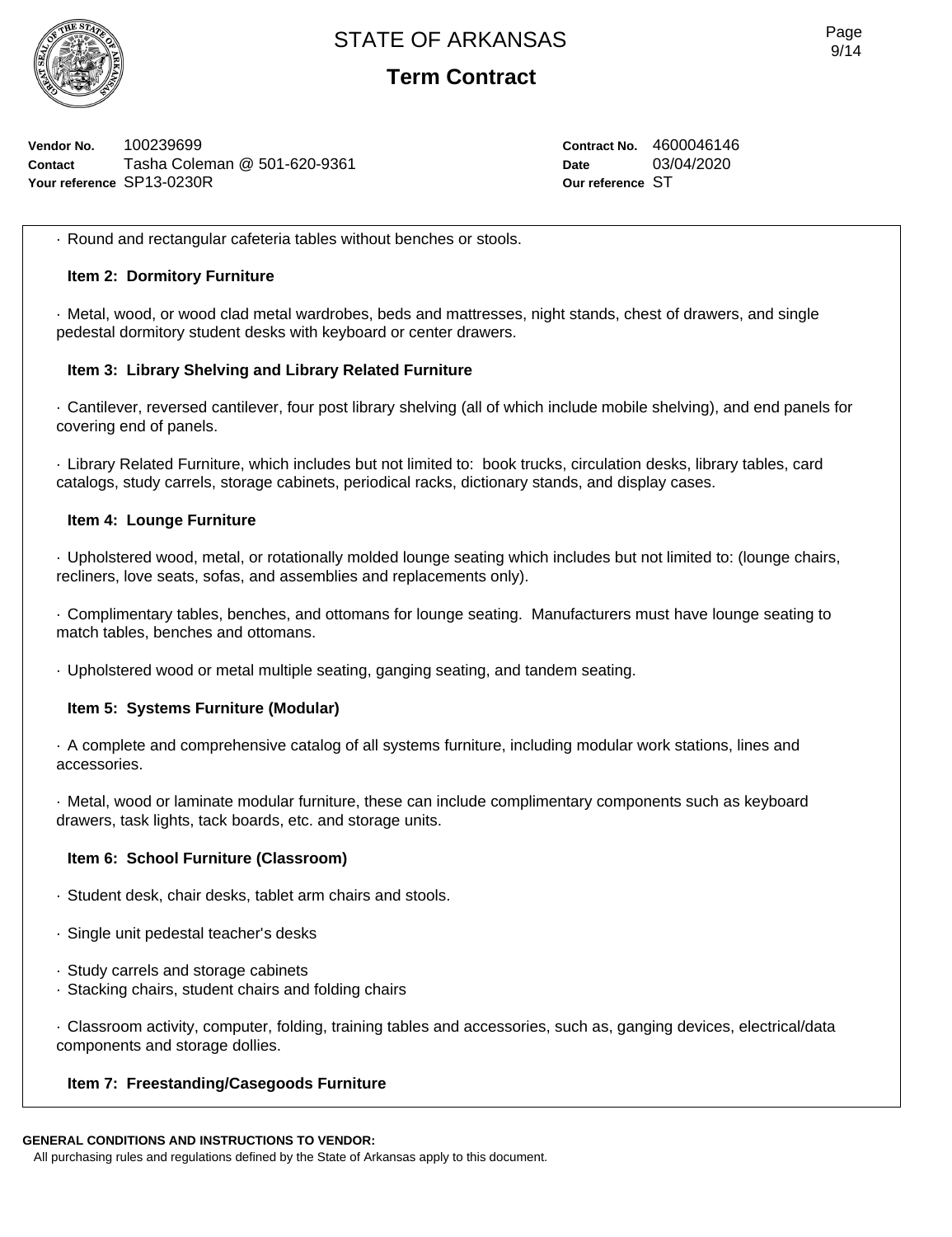

**Term Contract**

**Vendor No.** 100239699 **Contact** Tasha Coleman @ 501-620-9361 **Your reference** SP13-0230R

**Contract No.** 4600046146 **Date** 03/04/2020 **Our reference** ST

· A complete and comprehensive catalog of all case goods, furniture, (including folding and mobile) desks and tables.

· Conference room tables, lecterns, media cabinets, storage cabinets and presentation boards

#### **Item 8: Seating**

· A complete and comprehensive catalog of chairs, auditorium and general seating.

· Wood, metal or ergonomic seating which may include but limited to: executive, managerial, task, operational, stools, side, occasional, stacking, conference, and theater type seating.

· Products must meet or exceed ANSI/BIFMA requirements.

#### **Item 9: Filing Systems and Equipment**

· A complete and comprehensive catalog of filing systems including vertical and lateral files, bookcases, mobile cabinets and freestanding file cabinets.

#### **Item 10: Technology Support Furniture**

· A complete and comprehensive catalog of technology support furniture to support technology based learning environments.

**ANY PERMANENT FURNITURE INSTALLATION** for State Agencies as well as requested space alterations, attached fixtures, furnishings and erected additions must have Arkansas Building Authority (ABA) approval if:

- **(a)** The building is owned by ABA and/or
- **(b)** The product and installation exceeds the sum of \$20,000.00.
- (Excluding ABA exempt agencies)

Note: the Americans with Disabilities ACT and the Arkansas *Fire Codes* must be adhered to as set forth by local and federal guidelines by the ordering entity and the contractor.

#### Codes, Permits, Licenses for Permanent Installation:

The contractor must comply with all State mandatory licensing requirements prior to installation. Questions on licensing requirements should be directed to the State Licensing Board. Contractor must furnish and install all furniture and materials in compliance with all applicable codes, whether local, state, or federal; and that all permits or licenses required for installation will be obtained without cost to the State.

**2.9 PRODUCT MANUFACTURER'S SUPPLIERS:** Only those dealers/distributors listed by the manufacturer will be considered authorized to act on behalf of the Product Manufacturer.

2.10 CONTRACT RENEWAL PERIOD: FURNITURE ADDITIONS/DELETIONS: Contractors wishing to make furniture additions/changes to their contract during the contract period should be aware of the following:

additions/changes will be allowed only once during a contract period. No changes to discount percentages are allowed during this contract period.

#### **GENERAL CONDITIONS AND INSTRUCTIONS TO VENDOR:**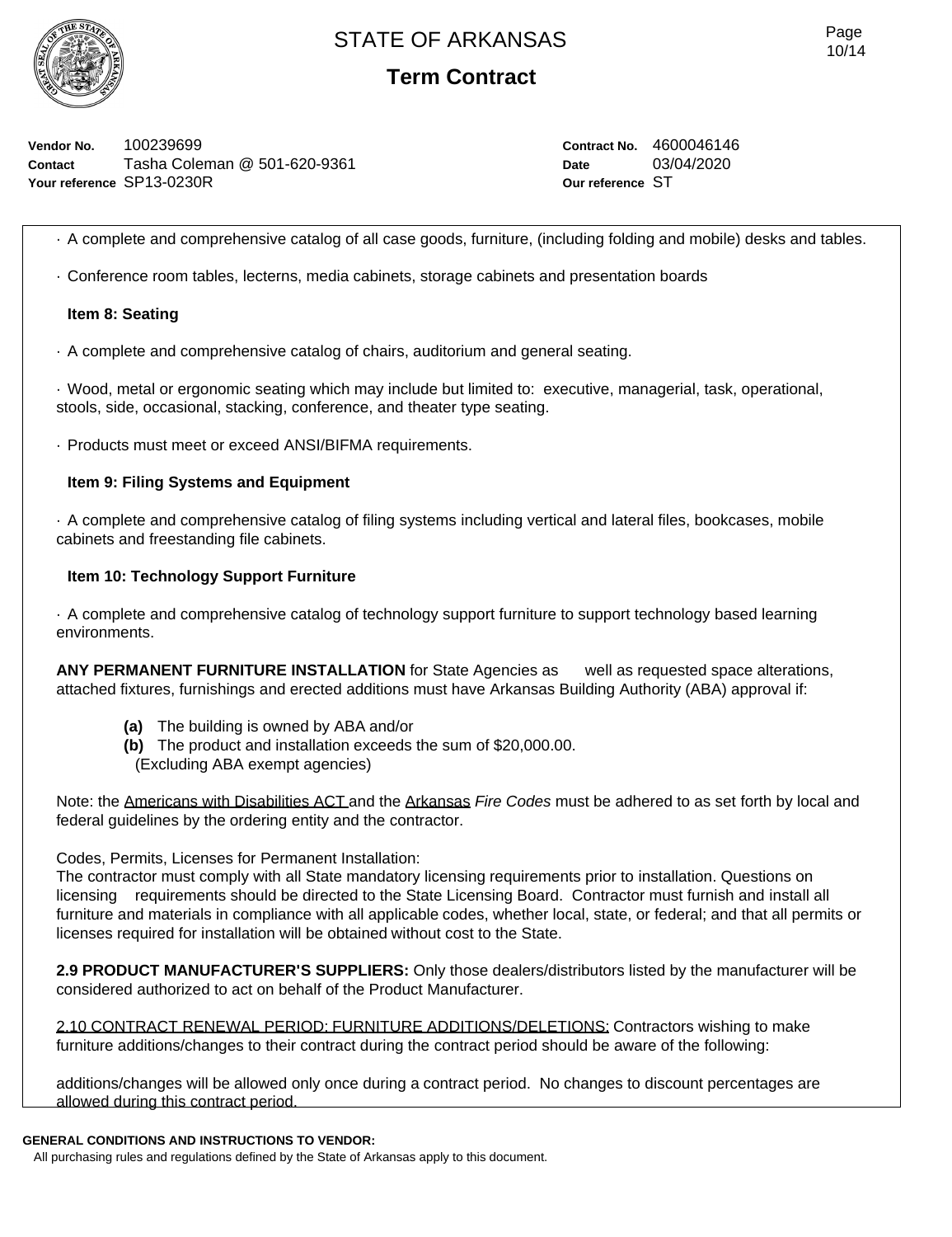

**Term Contract**

**Vendor No.** 100239699 **Contact** Tasha Coleman @ 501-620-9361 **Your reference** SP13-0230R

**Contract No.** 4600046146 **Date** 03/04/2020 **Our reference** ST

Additions/changes must be submitted during the contract renewal period.

When requesting additions and/or changes; contractor shall submit a request either by letter or via email which shall include a list of all items being proposed for addition and/or change.

Contractor shall submit all required documents supporting any new items.

Product literature for all new items shall also be submitted with the request.

Contractor is responsible for submitting a complete name, address, email address, phone and fax numbers when a new dealer is added.

2.11 PRICE LISTS AND PRODUCT INFORMATION: Contractors should provide an electronic version of the proposed price list in an Excel format or pdf on a jump drive. Also provide a dealer list, if applicable in an Excel format with "read and write" capabilities on the same jump drive. No costs or expenses associated with providing this information in the required format shall be charged to the State of Arkansas. At the time of contract renewal contractor will furnish OSP with an updated dealer list and published price list.

2.12 LITERATURE: The manufacturer/dealer shall furnish price lists, catalogs, and description literature upon request by any using entity, and at no cost to the entity.

2.13 SPECIAL PACKAGING: Items shall be packaged and cartoned so as to protect the contents from damage during shipment, handling and storage. Shipping container shall have a label with the following information:

Name of Receiving Agency Agency Purchase Order Number Name of Supplier Item Description of Contents Manufacturer Name Model Name and Number

2.14 WARRANTY: Minimum acceptable warranty will be for a period of one year from the date of product acceptance by the ordering entity. Warranty shall cover defects in material and workmanship and shall cover all costs associated with the repair or replacement of defective items including labor, parts, transportation costs, travel time and expense, and any other costs associated with such repair or replacement.

If anytime during the first (1) year warranty period the product does not perform in accordance to manufacturer's specification, the successful contractor will be notified in writing. The contractor shall pick up the product at the contractor's expense, and replace with product that meets or exceeds prior assembled product. Should product performance remain unacceptable to ordering entity, entity may request a full return of the purchase price (including taxes).

2.15 ORDER CANCELLATION: Users of this contract are advised that orders (all or part) cancelled or returned after acceptance of requested merchandise will be subject to a restocking fee of ten percent (10%) of the invoice amount (not to exceed \$500.00 per order) plus return freight charges. The amount authorized for payment of return freight

#### **GENERAL CONDITIONS AND INSTRUCTIONS TO VENDOR:**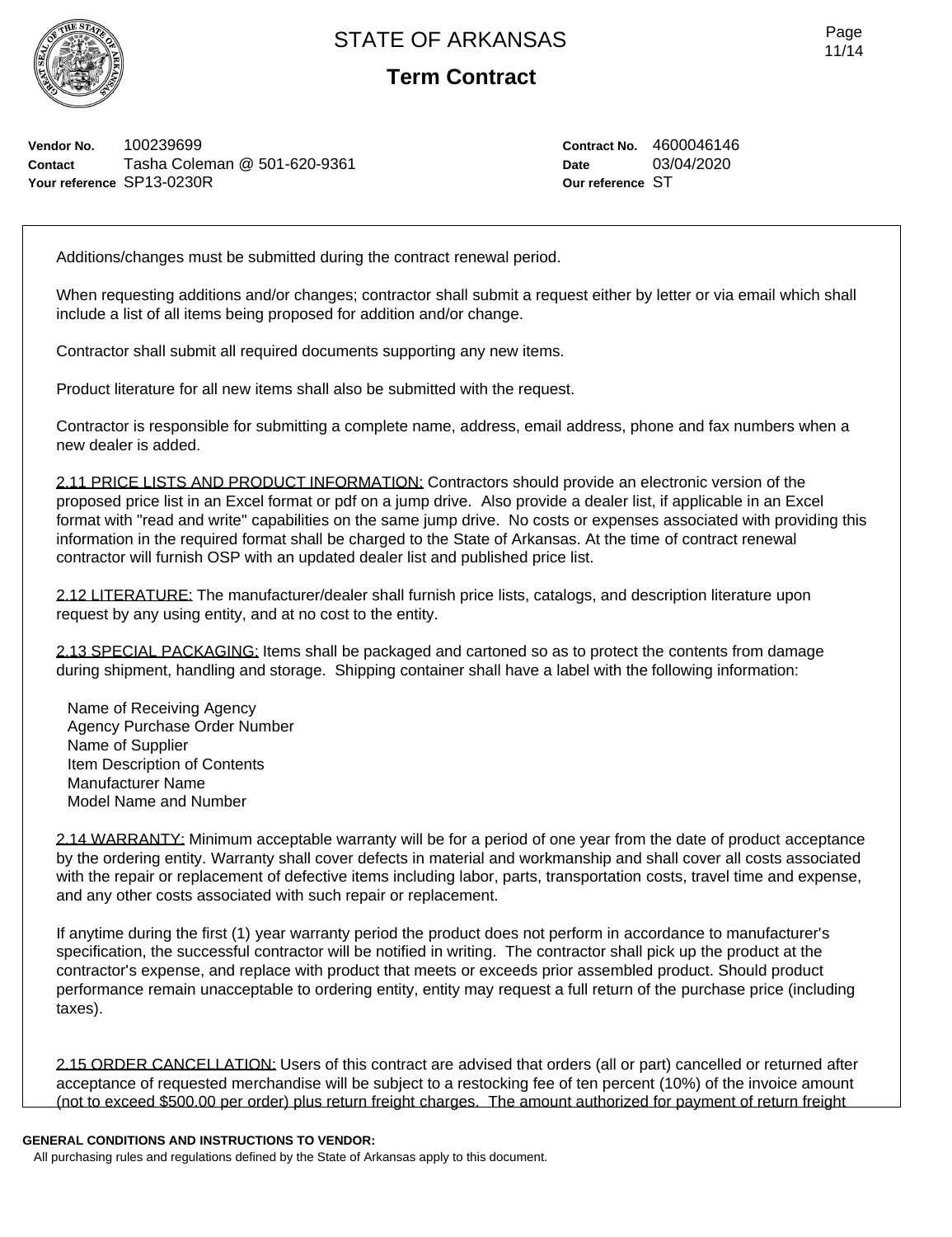

**Term Contract**

**Vendor No.** 100239699 **Contact** Tasha Coleman @ 501-620-9361 **Your reference** SP13-0230R

**Contract No.** 4600046146 **Date** 03/04/2020 **Our reference** ST

will, in no instance, be more than original delivery charges documented by carrier. These charges may be applied, at the option of the supplier, to those orders which have been accepted. Orders cancelled prior to shipment or acceptance by ordering entity from the manufacturer will not be assessed charges.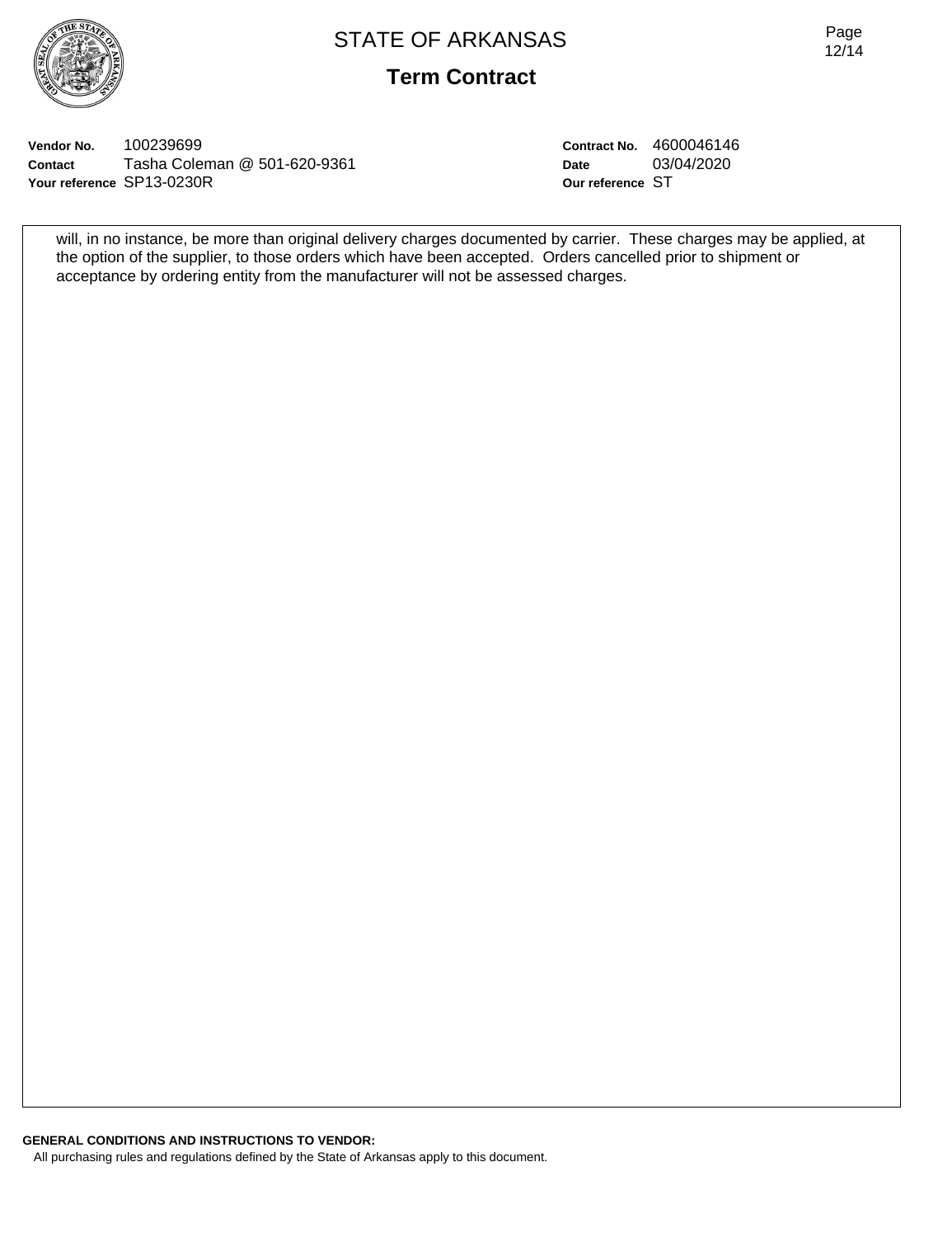

**Term Contract**

**Vendor No.** 100239699 **Contact** Tasha Coleman @ 501-620-9361 **Your reference** SP13-0230R

**Contract No.** 4600046146 **Date** 03/04/2020 **Our reference** ST

#### **TERMS AND CONDITIONS**

1. GENERAL: All terms and conditions stated in the invitation for bid govern this contract

2. PRICES: Prices are firm and not subject to escalation, unless otherwise specified in the invitation for bid.

3. DISCOUNTS: All cash discounts offered will be taken if earned.

4. TAXES: Most state agencies must pay state sales tax. Before billing, the contractor should contact the ordering agency to find out if that agency must pay sales tax. Itemize state sales tax when applicable on invoices.

5. BRAND NAME REFERENCES: The contractor guarantees that the commodity delivered is the same as specified in the bid.

6. GUARANTY: All items delivered are to be newly manufactured, in first- class condition, latest model and design, including, where applicable, containers suitable for shipment and storage unless otherwise indicated in the bid invitation. The contractor guarantees that everything furnished hereunder will be free from defects in design, workmanship, and material; that if sold by drawing, sample or specification, it will conform thereto and will serve the function for which furnished. The contractor further guarantees that if the items furnished hereunder are to be installed by the contractor, such items will function properly when installed. The contractor also guarantees that all applicable laws have been complied with relating to construction, packaging, labeling, and registration. The contractor's obligations under this paragraph shall survive for a period of one year from the date of delivery, unless otherwise specified in the invitation for bid.

7. AWARD: This contract award does not authorize shipment. Shipment against this contract is authorized by the receipt of a purchase order from the ordering agency. A written purchase order mailed or otherwise furnished to the contractor results in a binding obligation without further action by either party.

8. DELIVERY: The term of the contract is shown on the face of the contract award. The contractor is required to supply the state's needs during this term. The number of days required to place the commodity in the receiving agency's designated location under normal conditions is also shown. Consistent failure to meet delivery without a valid reason may cause removal from the bidders' list or suspension of eligibility for award.

9. BACK ORDERS OR DELAY IN DELIVERY: Back orders or failure to deliver within the time required may be default of the contract. The contractor must give written notice to the Office of State Procurement and ordering agency of the reason and the expected delivery date. If the reason is not acceptable, the contractor is in default. The Office of State Procurement has the right to extend delivery if reasons appear valid. If the date is not acceptable, the agency may buy elsewhere.

10. DELIVERY REQUIREMENTS: No substitutions or cancellations are permitted without written approval of the Office of State Procurement. Delivery shall be made during agency work hours only, 8:00 a.m. to 4:30 p.m., unless prior approval for other delivery has been obtained from the agency. Packing memoranda shall be enclosed with each shipment.

#### **GENERAL CONDITIONS AND INSTRUCTIONS TO VENDOR:**